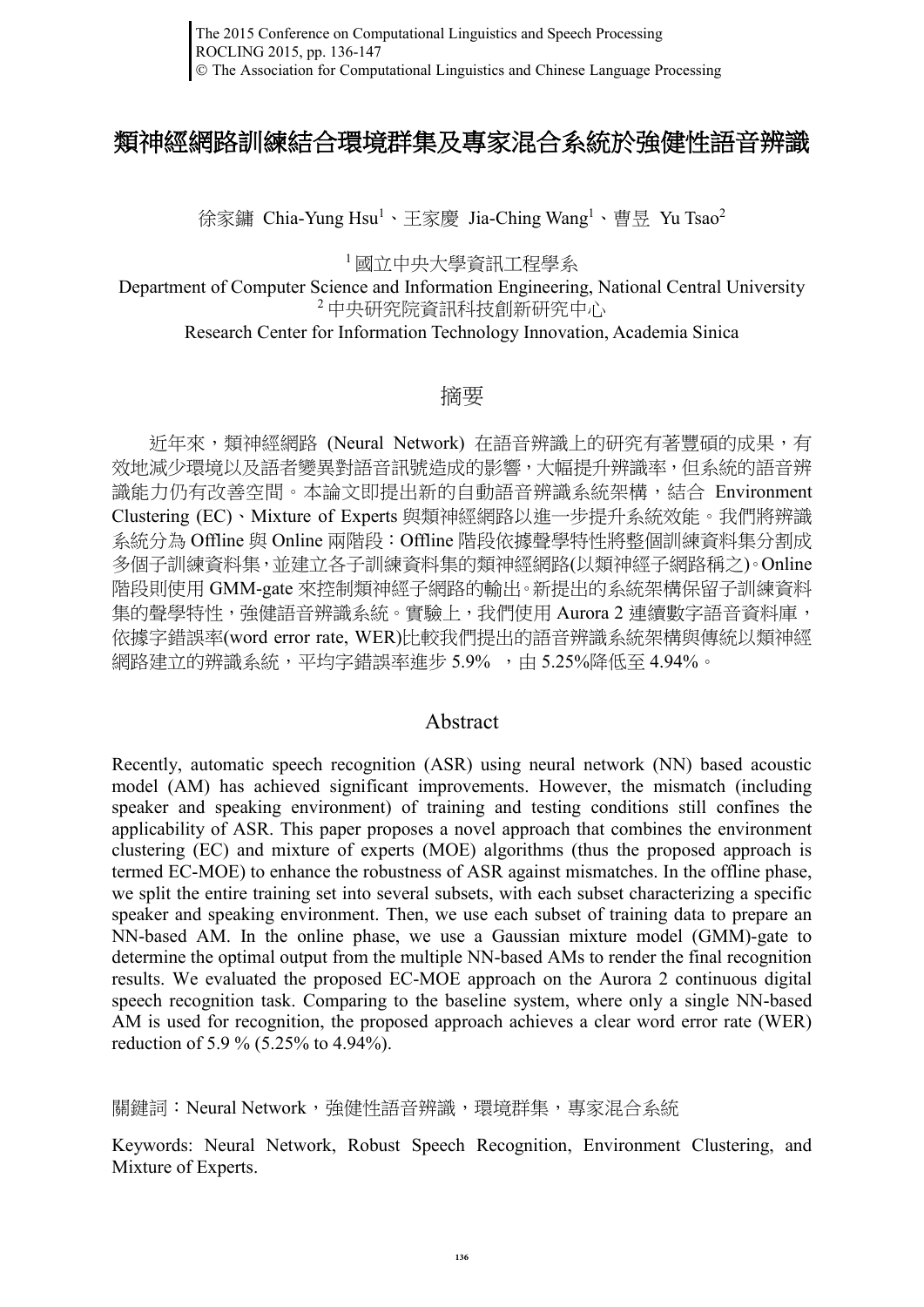一、簡介

 雖然語音辨識系統在安靜環境下可以達到不錯的辨識率,但是在實際應用上,由於 環境噪音(environment noise)產生的加成性雜訊(additive noise)及通道失真(channel distortion)產生的卷積性雜訊(convolutive noise)等情況, 造成訓練及測試語料的環境不匹 配問題,限制語音辨識系統的效能。

欲解決上述的不匹配問題,在模型空間(model space)的處理中有許多模型調適 (model adaptation)的方式,例如最大後驗機率估計(maximum a posteriori estimation[\)\[1\]](#page-10-0)、 最大似然線性迴歸(maximum likelihood linear regression[\)\[2\]](#page-10-1)、最小分類錯誤線性回歸 (minimum classification error linear regression[\)\[3\]](#page-10-2)等等。

在強健性語音辨識上已經有許多使用研究使用類神經網路,例如,在環境不匹配的 情況下使用線性轉換強健模型[\[4\]\[5\]](#page-10-3);結合 GMM-HMM 與 DNN-HMM 進行輸出[\[6\]](#page-10-4);類 神經網路產生分別為目標訊號與干擾訊號的兩個輸出,使用分離的結果進行辨識[\[7\]](#page-10-5)等 等許多方式。在這些相關研究中,都是使用同一個類神經網路來處理所有環境的情況。 在整體學習(ensemble learning)的相關研究中,有使用 baggin[g\[8\]](#page-10-6)或是 boostin[g\[9\]](#page-10-7)等等方 式,這裡我們使用基於 Environment Clustering (EC[\)\[10\]](#page-10-8)及 Mixture of Expert[s\[11\]](#page-10-9)的架構 來訓練多個類神經網路,並在最後選擇一個適當的類神經網路進行輸出。

在接下來的內容,第二章將介紹整個語音辨識的主要流程以及一些相關的研究方 法。第三章將介紹本篇論文的系統架構。第四章為實驗的部分,此章節包含介紹實驗語 料與實驗設定、baseline 系統以及本論文系統的 Word Error Rate (WER)。第五章為此研 究的結論。

二、語音辨識流程及相關研究方法介紹

 在此章節中我們將簡單介紹基本的語音辨識流程,及辨識中所使用的高斯混合模型 (Gaussian Mixture Model, GMM) 與類神經網路(Neural Network)。

(一)、語音辨識流程

 圖一為一個基本的語音辨識流程,可分為訓練及測試階段。首先擷取語音訊號的特 徵(feature extraction), 如梅爾倒頻譜係數(Mel-Frequency Cepstral Coefficients, MFCC); 接著利用擷取的語音特徵在訓練階段訓練模型(model training),或在測試階段解碼 (decode)為文字。訓練階段將產生聲學模型(acoustic model)及語言模型(language model),並供給測試階段解碼使用。此外,目前訓練聲學模型的方式主要為 GMM 與類 神經網路,將於下一節介紹。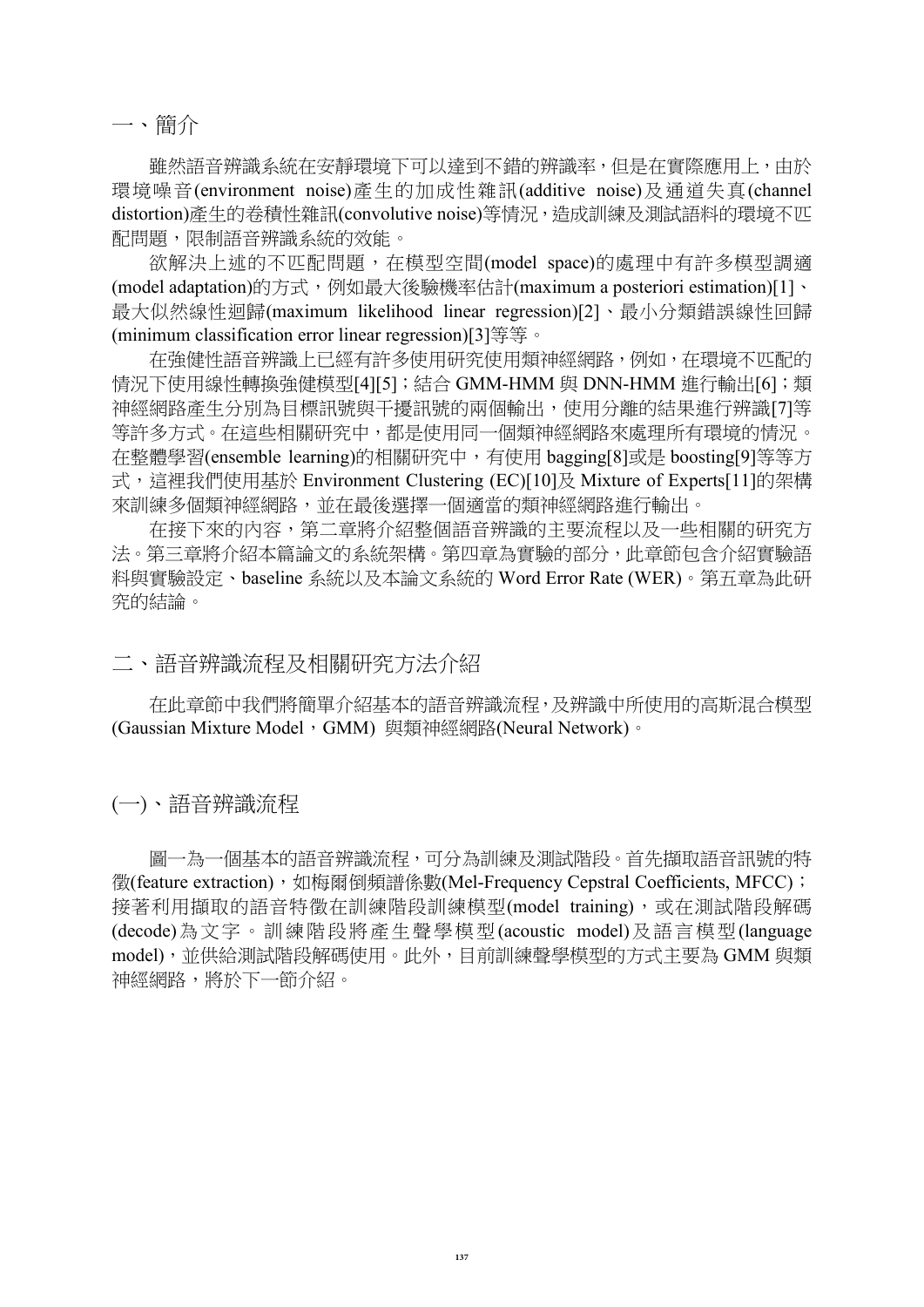#### **Training Stage**



圖一、語者辨識流程圖

## (二)、高斯混合模型(Gaussian Mixture Model, GMM)

 高斯混和模型是用來模擬複雜資料分布的機率模型。一個高斯混合模型為 *K* 個高斯 機率密度函數的加權總合,如式(1)。

$$
p(x | \phi) = \sum_{k=1}^{K} \lambda_k N(x | \mu_k, \Sigma_k)
$$
\n(1)

其中

$$
N(x \mid \mu_k, \Sigma_k) = \frac{1}{(2\pi)^{\frac{d}{2}} |\Sigma_k|^{\frac{1}{2}}} e^{\frac{1}{2}(x - \mu_k)^T (\Sigma_k)^{-1} (x - \mu_k)}
$$
(2)

另外, $\phi = (u_k, \Sigma_k)_k^K$  $\phi = (u_{_k}, \sum_{_k})_{_k=1}^{K}$ 為各個高斯的參數, $u_{_k}$ 及 $_{\sum_{_k}}$ 分別為第 $\,k$ 個高斯成分(Component)的 平均(mean)及共變異矩陣(covariance matrix)。*<sup>k</sup>* 為第 *k* 個高斯成分的先驗機率,並且滿 足:

$$
\sum_{k=1}^{K} \lambda_k = 1 \quad \text{and} \quad \lambda_k \ge 0 \tag{3}
$$

高斯混合模型的參數,可以使用 EM 演算法(Expectation-Maximization algorithm), 經過 Expectation 步驟及 Maximization 步驟的疊代來進行模型參數的估計。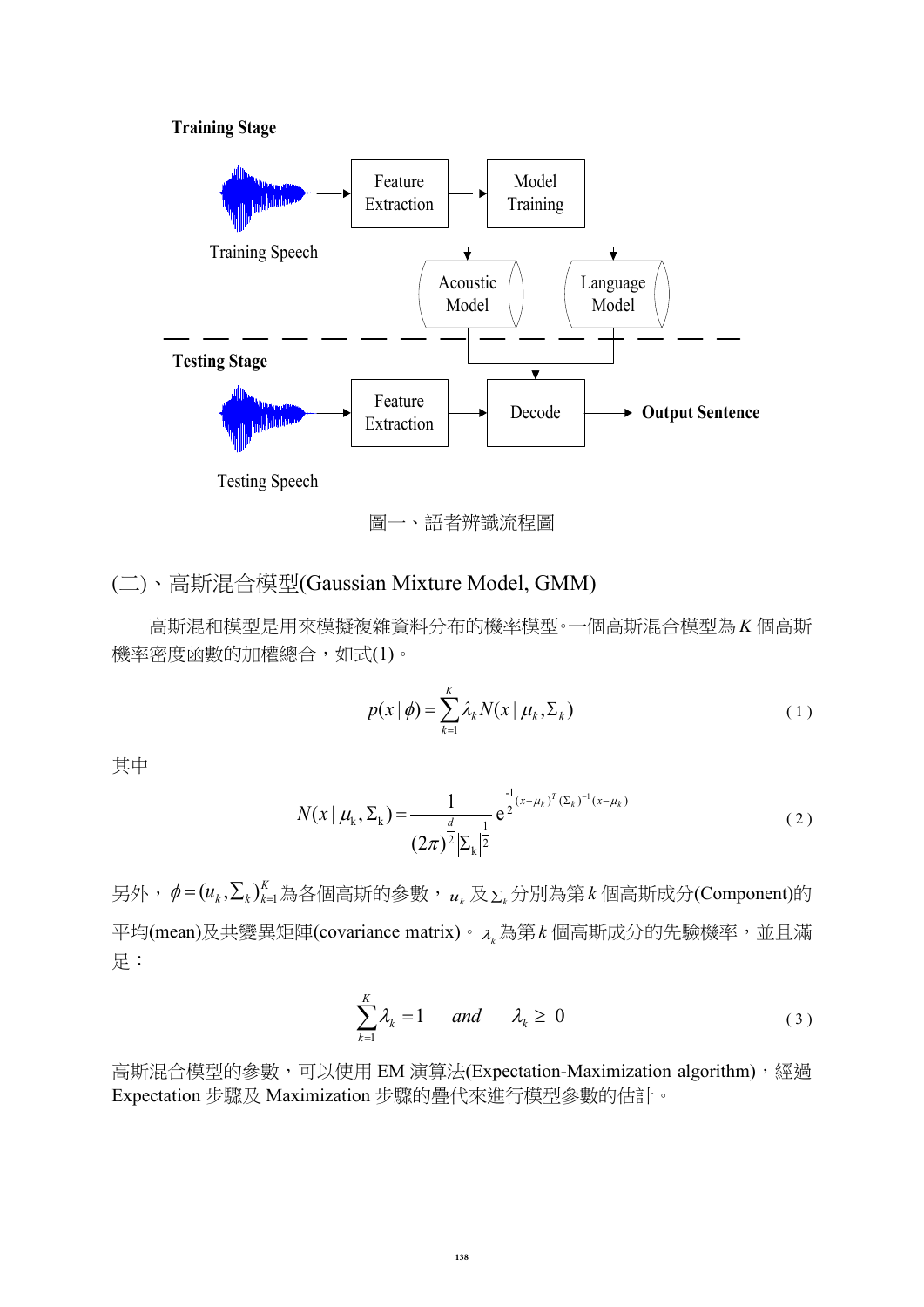### (三)、類神經網路

類神經網路 (Neural Network, NN)是一種模擬生物大腦的機器學習(machine learning)模型。構成一個類神經網路的基本元素為神經元(neuron),如圖二所示。一個神 經元的結構,是由多個輸入經過線性組合,並經過激發函數(activation function)後產生 輸出 *y* 。



可由式(4)表示:

$$
y = f\left(\sum_{i} x_i w_i + b\right) \tag{4}
$$

其中 {x<sub>i</sub> | i = 1, 2, ... , n} {x<sub>i</sub>|i = 1,2, … N} 為輸入資料、 { w| i= 1, 2, ... ,n} 為權重值 (weight),代表由資料x<sub>t</sub>進入神經元的權重;b為偏移量(bias),最後, f(·)為激發函數。 常見的激發函數有:

$$
Sigmoid: f(x) = \frac{1}{1 + e^{-x}}
$$
\n(5)

$$
Tanh: f(x) = \frac{e^x - e^{-x}}{e^x + e^{-x}}
$$
 (6)

Rectified Linear:  $f(x) = \max(0, x)$  (7)



圖三、Sigmoid、Tanh 及 Rectified Linear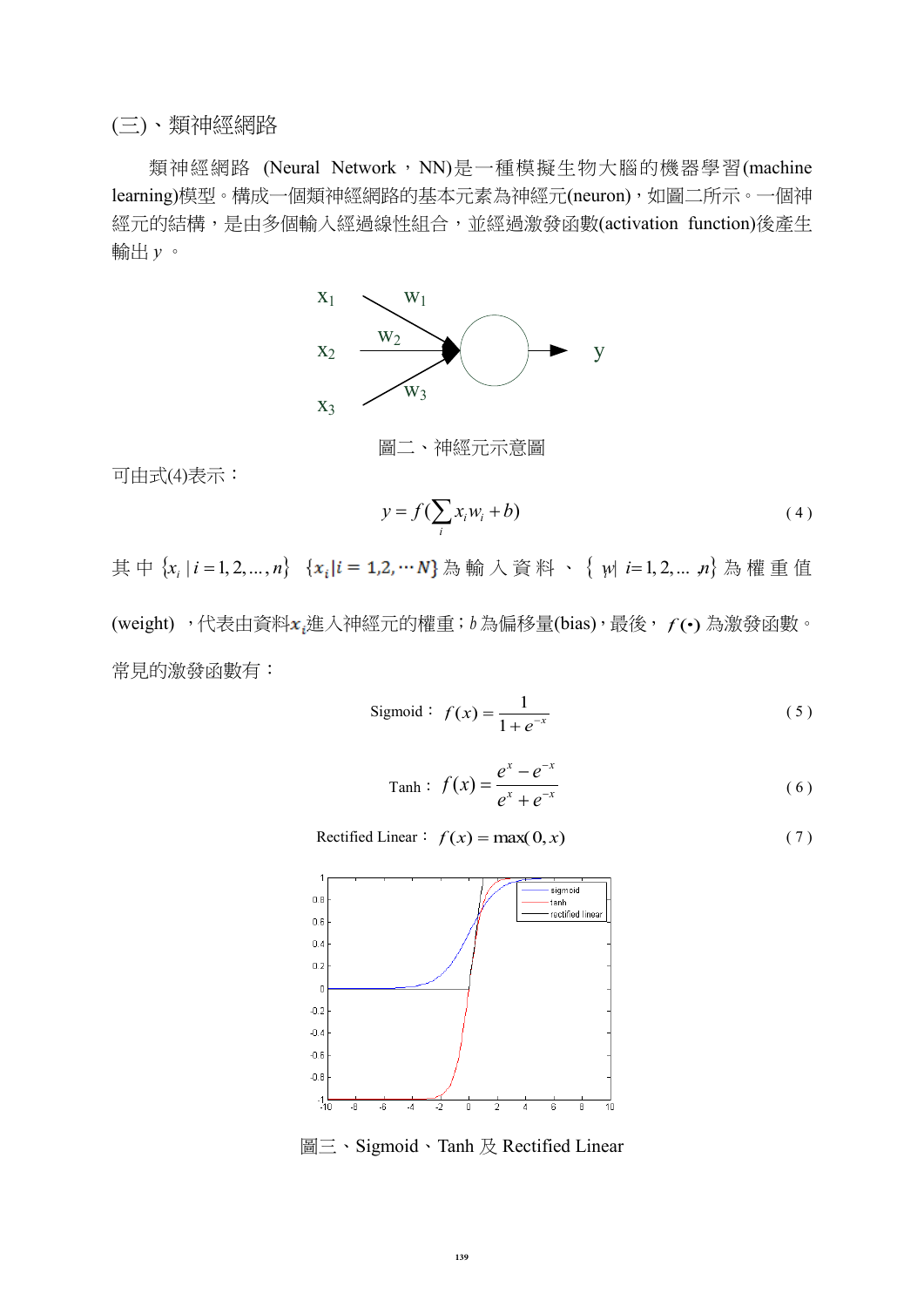此外,一個完整的類神經網路為多個神經元架構而成,如圖五為雙隱藏層(hidden layer) 的類神經網路,總共由五個神經元組成(第一層有三個神經元節點,第二層則為兩個神 經元節點)。資料輸入至第一層的神經元的,而第二層的輸入則為第一層的輸出。其中 的參數 $\{w_i \,|\, i\,{=}\, 1,2,...,n\}$ 與 $b$ 可由倒傳遞(back propagation)訓練而得;詳細的網路訓練流 程可參考[\[12\]](#page-10-10)。



圖四、雙隱藏層類神經網路示意圖

三、本論文系統架構

同一句語音訊號在不同的語者、環境等等情況表現的聲學特性不盡相同,因此可依 據不同的聲學分類方式,例如性別、訊噪比(signal-to-noise ratio, SNR)等等,將一份訓 練語料庫分割成數種不同的子集,並以類神經網路與 GMM 模型化每一個子集所代表的 聲學特性。測試時,首先以 GMM 模型決定測試語料的類別,再依據其結果,選擇相對 應的類神經網路模型,最後得到較具代表性的語音特性輸出,進而增進辨識效果。

我們將系統分成 online 與 offline 階段,圖五則為一 online 的流程圖。offline 階段依 據不同聲學特性的資料集,各別訓練出對應的類神經網路 $\{\sf NN}_1, \sf NN_2, \dots, \sf NN_n\}$ (以類神 經子網路稱之),並供給 online 階段使用。另外,在 online 階段使用一個 gating function 來選擇類神經子網路的輸出,並得到最後的辨識結果。最後,我們選擇 GMM 做為 gating function, 以 GMM-gate 稱之。

我們提出基於環境群集(Environment Clustering, EC[\)\[10\]](#page-10-8)以及 mixture of local expert[s\[11\]](#page-10-9)的多類神經子網路訓練及結合各子網路輸出之架構,下一節將介紹 offline 的 系統建構流程及 online 的測試流程。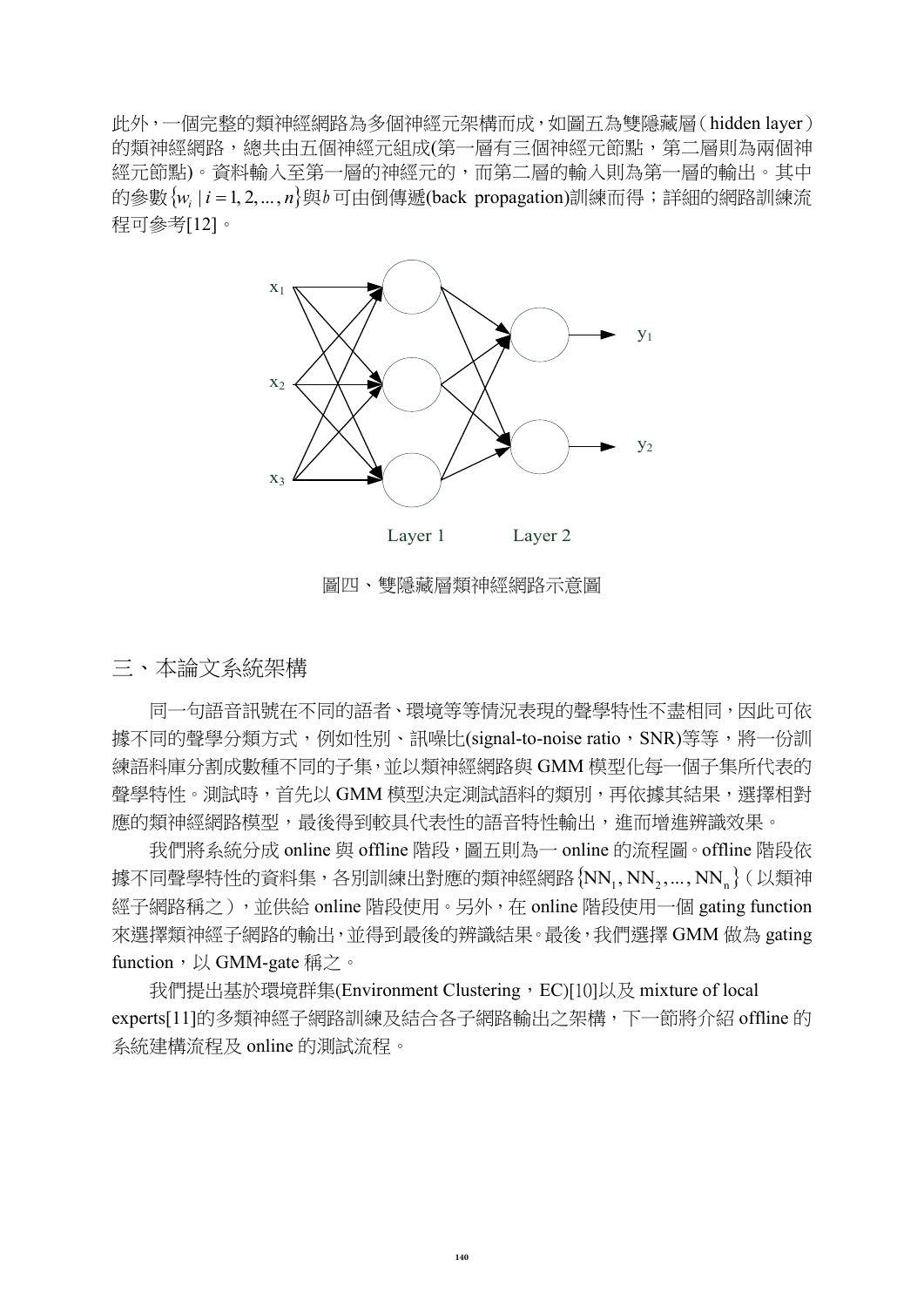

圖五、本論文系統架構示意圖

(一)、Offline 系統建構

在 offline 系統中,我們將訓練資料集依據性別以及訊噪比分成六個子訓練資料集: 男性、女性、男性高 SNR、男性低 SNR、女性高 SNR 以及女性低 SNR;如圖六所示:



圖六、EC 樹架構

其中,類神經子網路的訓練,首先以訓練資料集訓練出 global 的 NN<sub>ALL</sub>,接著依據不同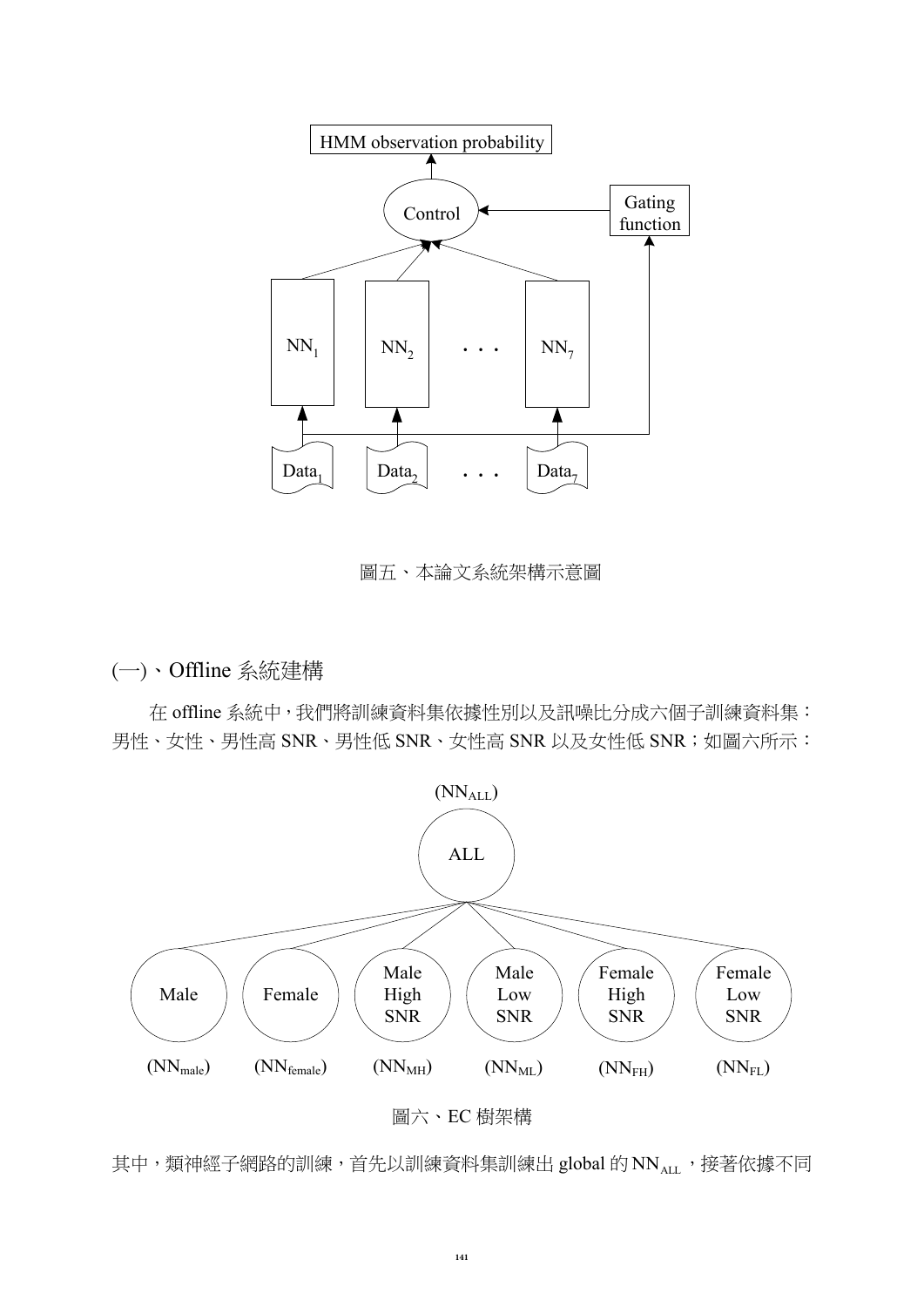的聲學特性分類訓練資料夾為六個子訓練資料集,並分別對 NN<sub>ALL</sub> 進行倒傳遞調整網路 參數,得到六個類神經子網路 NN $_{\textsf{\tiny male}}}$ 、 NN $_{\textsf{\tiny female}}$ 、 NN $_{\textsf{\tiny FH}}$ 、 NN $_{\textsf{\tiny FL}}$ 、 NN $_{\textsf{\tiny MH}}$  以及 NN $_{\textsf{\tiny ML}}$  。 另外,GMM 模型的訓練,首先以訓練資料集依據式(1),使用 EM 演算法訓練 UB[M\[13\]](#page-10-11) 模型,GMM<sub>ALL</sub>,接著對每一種子訓練資料集以 MAP(Maximum a Posteriori) estimation 調適(adaptation)出六種子集 GMM 模型: GMM<sub>male</sub> 、GMM<sub>female</sub> 、GMM<sub>FH</sub> 、GMM<sub>FL</sub> 、  $\text{GMM}_{\text{MH}}$ 與  $\text{GMM}_{\text{ML}}$ 。

(二)、Online 系統建構

前一小節得到的整體模型及六個子集模型,將提供給 online 階段使用。如圖七所 示,在 online 階段時,我們將整句測試資料利用式(1),分別計算各子集 GMM 模型的 七個平均後驗機率,得到七個平均後驗機率  $p_1, p_2, \ldots, p_7$ ,並決定其中的最大值與相對 應的第 *i* 個子集,其中 *i* 為:

$$
i = \underset{k=1,2,\ldots,7}{\arg\max} \ p_k \tag{8}
$$

最後,再由第 *i* 個子集對應的類神經網路的輸出作為 HMM 的觀測機率。



圖七、Online 階段架構圖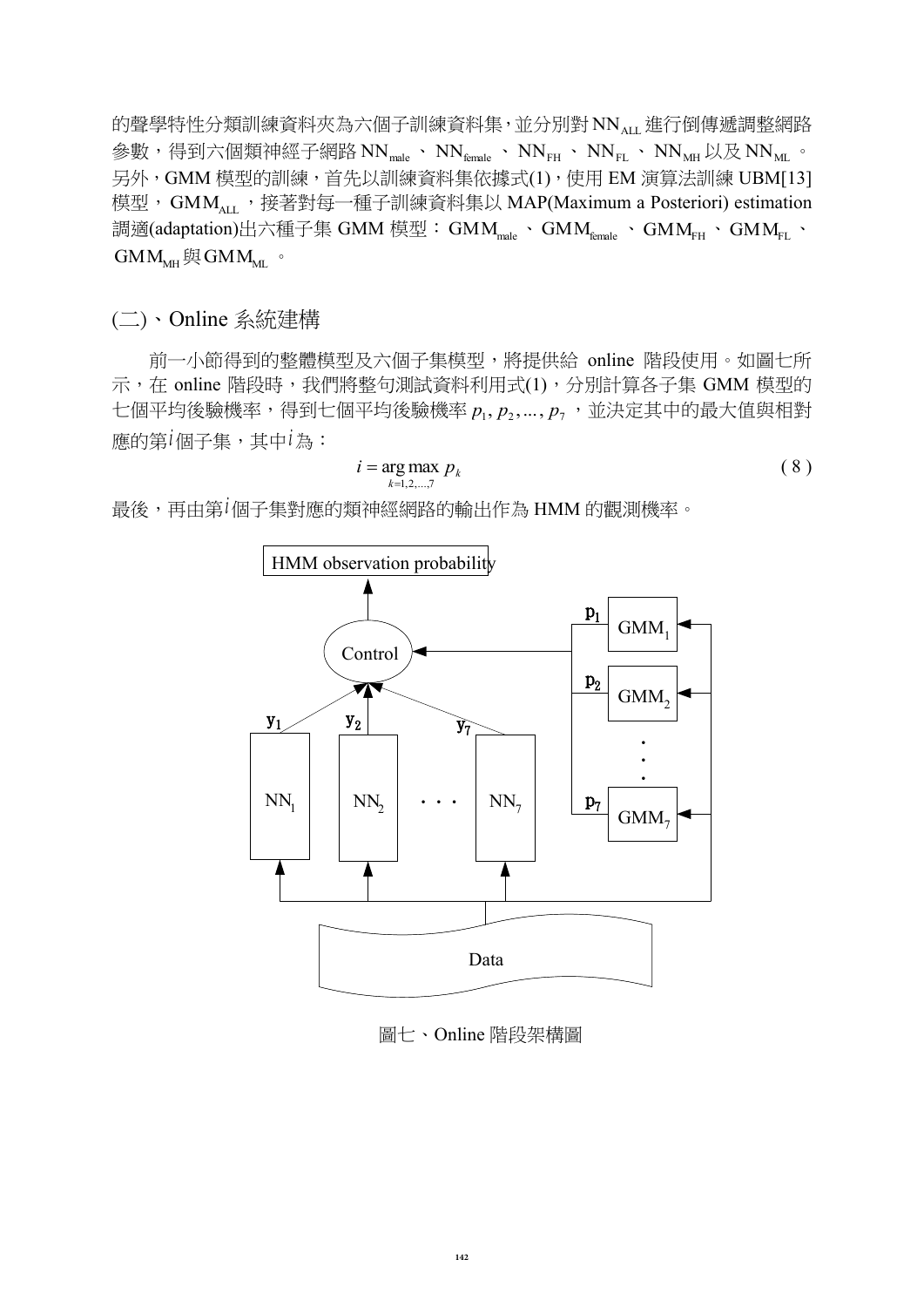四、實驗與結果

 在本節,我們將介紹實驗的設定、並分析比較傳統利用類神經網路模型的辨識系統 以及本文提出的強健性語音辨識系統的結果。

### (一)、實驗語音資料與實驗設定

語音辨識的實驗,我們使用 Kaldi 這套用於語音辨識的開放原始碼工具[\[14\]](#page-10-12) ,並做 為我們的 baseline NN-HMM 系統;並以 Aurora 2 資料庫[\[15\]](#page-11-0) 做為本實驗的語料庫。 Aurora 2 為一個英文連續數字語音的資料庫,包含八種不同的加成性雜訊環境(Subway, Babble, Car, Exhibition, Airport, Street, Train Station, Restaurant)、兩種不同的通道雜訊 (G712 and MIRS) 與七種不同的 SNR (clean, 20 dB, 15 dB, 10 dB, 5 dB, 0 dB, -5 dB)。語 料庫中,含有雜訊的語音為人工添加不同的雜訊環境與 SNR 到乾淨語音上。另外,Aurora 2 語料庫包含訓練與測試的語料集:訓練語料庫包含 clean-與 multi-condition 兩種訓練 語料庫,本實驗使用 multi-condition 訓練語料庫。該語料庫包含四種噪音類型 (Subway, Babble, Car, Exhibition) 與五種 SNR (clean, 20 dB, 15 dB, 10 dB, 5 dB), 一共有 8440 句, 總長度約為四個小時;測試語料集則分成三個子集 Set A、Set B 及 Set C,各測試子集 中皆有不同的 SNR 環境, 從 20 dB 至-5 dB 與 clean。Set A 包含與訓練語料相同的四種 噪音, Set B 則為包含 Restaurant, Street, Airport 與 Train Station 的環境雜訊, Set C 為兩 種噪音 (Subway, Street) 加上通道失真。

我們使用歐洲電信標準化協會 (European Telecommunications Standards Institute, ETSI) 所提出用於進行分散式語音辨識的 AFE (Advanced Front-End), 做為實驗用的特 徵。音框長度為 25 毫秒,音框移動長度為 10 毫秒。神經網路的訓練使用 13 維 AFE 加 上其一階及二階動態特徵,並前後串接 5 個音框,輸入向量共 429 維。HMM 我們定義 靜音為 3 個狀態,數字的聲音為 16 個狀態,共有 179 個狀態。

在實驗中,類神經子網路我們使用1層隱藏層,一層有 2560 個神經元。訓練使用 dropou[t\[16\]](#page-11-1)以避免 overfitting。此外,dropout rate 為 0.8;詳細的實驗設定可參考[\[17\]](#page-11-2)。

(二)、評估方法

 實驗結果的評估方面,我們使用字錯誤率(Word Error Rate, WER)來評估實驗結果, 其計算方式如下式:

$$
WER = \frac{S + D + I}{N} \times 100\% \tag{9}
$$

在字串 比對 中, 兩 個字串 可能 會發 生 插入 (Insertion) 、刪 除 (Deletion) 以及 替換 (Substitution)。在(9)式中,S 為替代字數、D 為刪除字數、I 為替換字數、N 為總字數。 由式(9),給定辨識結果字串,我們可以計算出相對應的字錯誤率。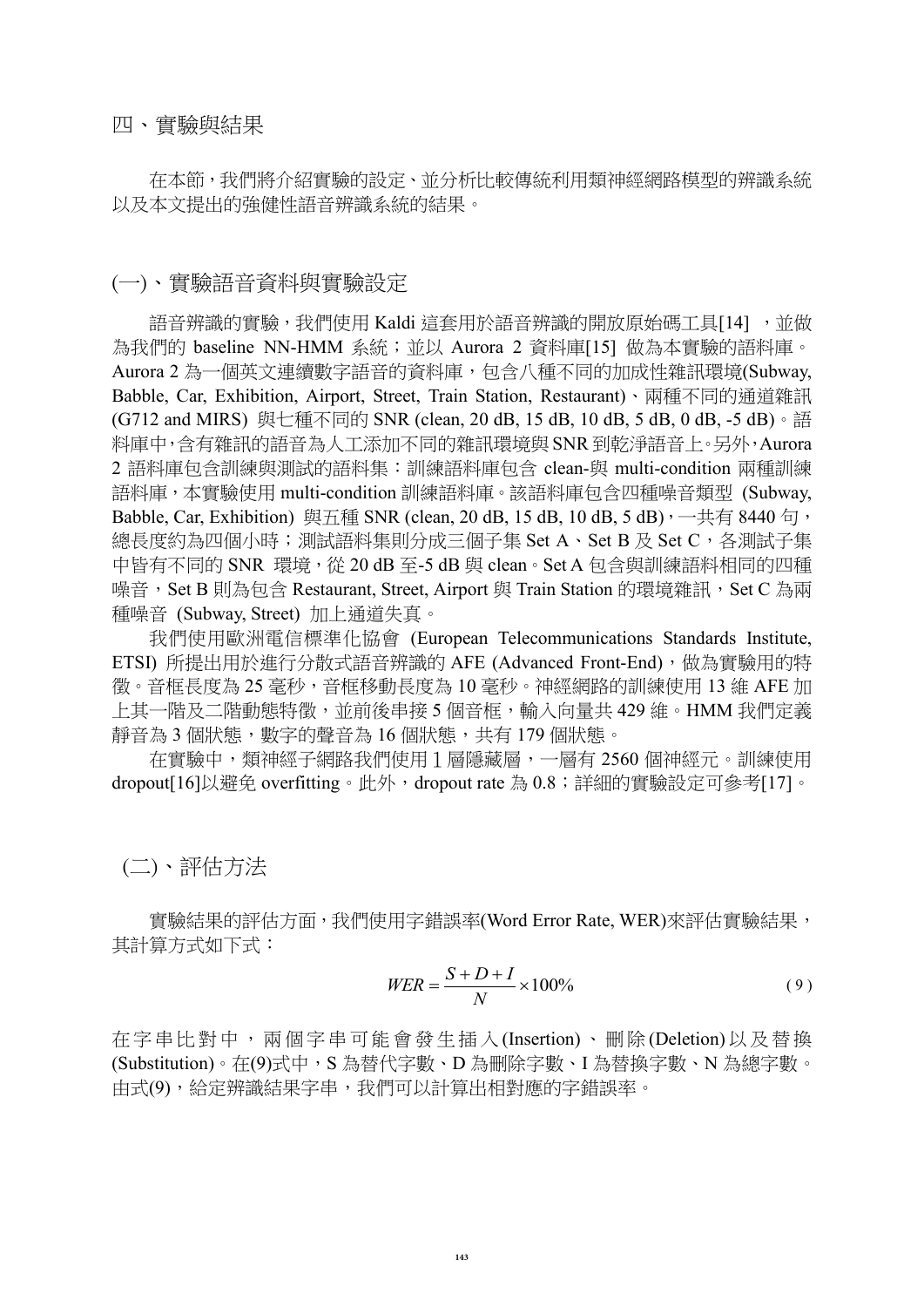### (三)、辨識結果

表一及表二為 baseline 系統在不同層數下的結果。表一列出三個子測試集的平均詞 錯誤率,與整體的平均詞錯誤率的結果;表二則列出不同 SNR 下,平均詞錯誤率的實 驗結果。從表一及表二的實驗結果可以看出,使用三層類神經網路在 sets B 與 C 測試集、 平均的詞錯誤率與不同的 SNR 環境中,有最差的辨識結果;而使用一層類神經網路, 則在各種測試集合中有最佳的辨識效能,這可能是因為 Aurora 2 的訓練語料不足以訓練 多層的類神經網路。在經過 512、1024、1536、2048、2560 及 3072 個神經元的實驗後, 2560 個神經元獲得最好的辨識結果,我們因此將一層神經網路的設定當作我們的 baseline 系統。

| ・レー |       |       |       |      |  |
|-----|-------|-------|-------|------|--|
|     | Set A | Set B | Set C | Avg. |  |
|     | 4.65  | 5.83  | 5.28  | 5.25 |  |
|     | 4.78  | 6.95  | 5.76  | 5.85 |  |
|     | 4.90  | 7.26  | 6.08  | 6.08 |  |
|     | 4.98  | 6.61  | 5.80  | 5.79 |  |

表一、Baseline 類神經網路各層之辨識結果

|  | 、Baseline 類神經網路各層於各種 SNR 下之辨識結果 |  |
|--|---------------------------------|--|
|--|---------------------------------|--|

|   | Clean | 20 dB | 15 dB | 10 dB | 5 dB | 0 dB  | $-5$ dB |
|---|-------|-------|-------|-------|------|-------|---------|
|   | 0.72  | 0.69  | 1.03  | 2.16  | 5.50 | 16.87 | 47.28   |
| 2 | 1.24  | 0.81  | 1.25  | 2.55  | 6.37 | 18.24 | 48.53   |
|   | 1.48  | 0.87  | 1.39  | 2.66  | 6.57 | 18.90 | 49.67   |
| 4 | 1.18  | 0.79  | 1.19  | 2.40  | 6.10 | 18.49 | 49.53   |

我們一開始進行了將整體模型及子集模型使用線性組合的方式組合類神經網路輸 出,我們求取一組組合係數w,使得類神經網路的輸出乘上這組係數會與期望輸出的差 距越小越好,其目標式如下:

$$
\arg\min_{w} \sum_{i} (\mathbf{t}_{i} - X_{i}\mathbf{w})^{T} (\mathbf{t}_{i} - X_{i}\mathbf{w})
$$
\n(10)

其中 $X_i$ 為第 $i$ 筆資料經過全部 7 個類神經網路的輸出、 $\mathbf{t}_i$ 為第 $i$ 筆資料經過正確類神經 網路的輸出、 **w** 為欲求得的組合係數。對 **w** 求解並加入一般化項可寫為:

$$
\mathbf{w} = \left(\sum_{i} X_i^T X_i + \delta I\right)^{-1} \left(\sum_{i} X_i^T \mathbf{t}_i\right) \tag{11}
$$

則我們可以使用 **w** 線性組合整體模型及子集模型的輸出,其辨識結果如表三。從結果可 以看出其效果明顯低於 baseline 系統,我們推測原因為對於每筆測試資料都使用同一組 加權值進行組合,沒有考慮到每筆測試資料的獨特性,整個系統只會得到對於各類型資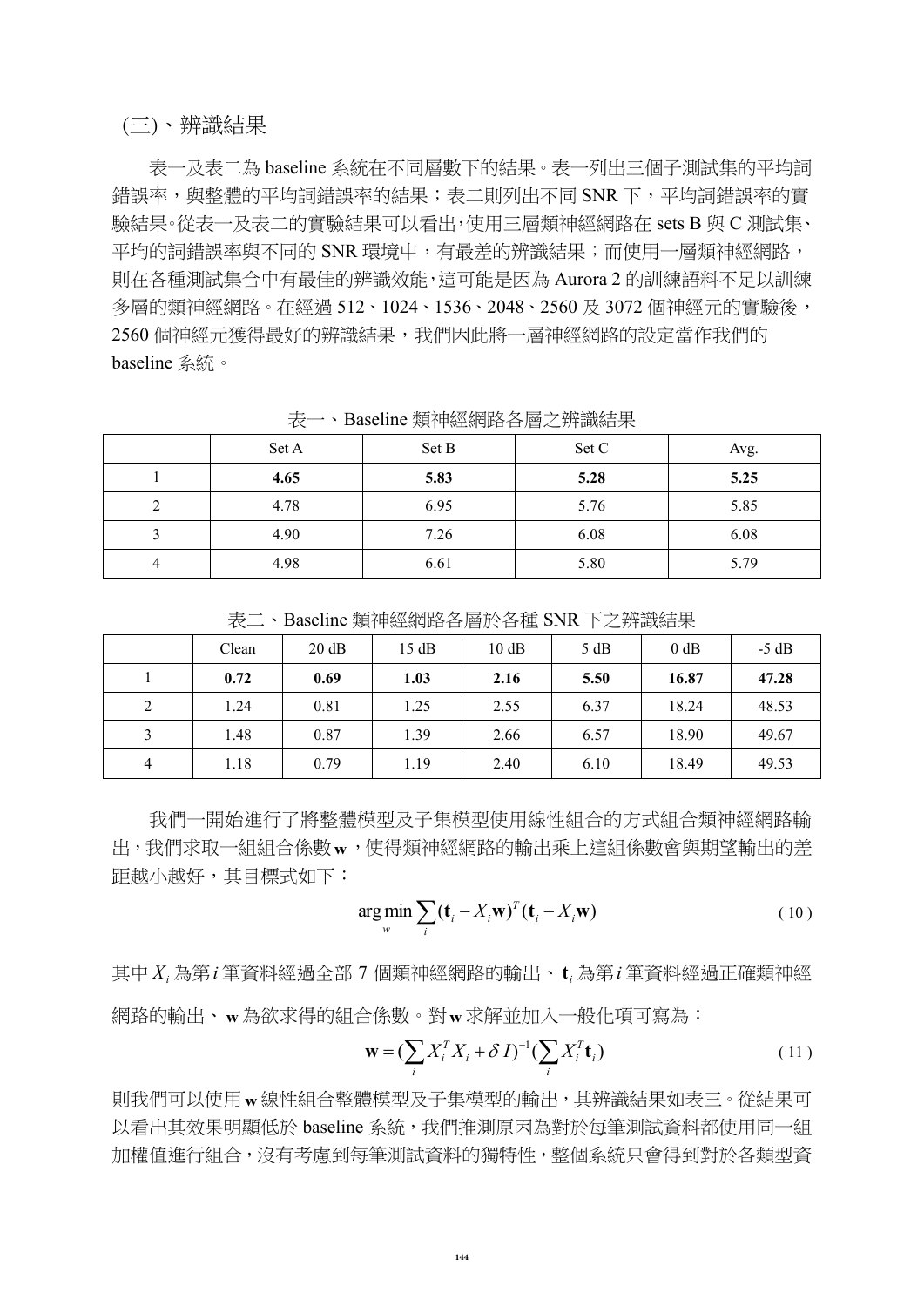料平均的效果。

|                    | Set A | Set B | Set C | Avg. |
|--------------------|-------|-------|-------|------|
| <b>Baseline</b>    | 4.65  | 5.83  | 5.28  | 5.25 |
| Linear Combination | 4.78  | 5.81  | 5.48  | 5.33 |

表三、線性組合法與 baseline 比較

在進行語音辨識的實驗前,我們首先測試使用 GMM 來進行模型選擇的能力。在表 四的實驗中,分別為 GMM 分別有 64 個與 128 個高斯成分的性別辨識錯誤率。由結果 可以看出使用 128 個高斯成分的錯誤率較低,而且也有著不錯的辨識率,因此在後面的 實驗中,我們使用 128 個高斯成分的 GMM 來進行類神經網路的選擇。

表四、GMM 性別辨識之結果

|            | <b>GMM</b> components | <b>Test Error Rate</b> |
|------------|-----------------------|------------------------|
| <b>GMM</b> | 64                    | 7 Q<br>$\cdot c$       |
| <b>GMM</b> | 128                   | 72<br>۔ ۔              |

表五比較本文提出的強健性語音辨識系統與 baseline 辨識系統的系統辨識效能, 在 三個測試子集中。可以看出在三個測試子集的部分,本文提出的辨識系統,詞錯誤率相 較於 baseline 都有明顯的下降,平均的詞錯誤率則降低了 5.9% (從 5.25 到 4.94), 我們 相信此辨識結果支持依據聲學結性切割訓練語料庫,並在測試中選擇較佳的聲學模型做 為輸出,即能適當的提升語音辨識系統的效能並強健語音辨識系統。

表五、本文方法與 baseline 比較

|                 | Set A | Set B | Set C | Avg. |
|-----------------|-------|-------|-------|------|
| <b>Baseline</b> | 4.65  | 5.83  | 5.28  | 5.25 |
| Proposed method | 4.39  | 5.41  | 5.10  | 4.94 |

### 五、結論

 在此篇論文中,我們提出基於 EC 及 Mixture of Experts 的架構來訓練神經網路;依 據訓練語料不同的聲學特性,切割並以類神經網路與 GMM 模型化不同的聲學模型;在 測試時,將測試語料經由 GMM-gate 得到對每個聲學模型的後驗機率,選擇最佳的聲學 模型做為辨識系統的基礎。實驗上,我們以 Aurora 2 做為實驗的語料庫,將訓練語料依 據性別以及 SNR 的方式切割訓練語料,並比較了傳統使用 DNN-HMM 架構與本文提出 的強健性語音辨識系統。我們提出的語音辨識系統能提升傳統的語音辨識系統達 5.9%。未來我們將探討不同的聲學特性模型與不同的 gate function,並嘗試在大詞彙語 料庫中。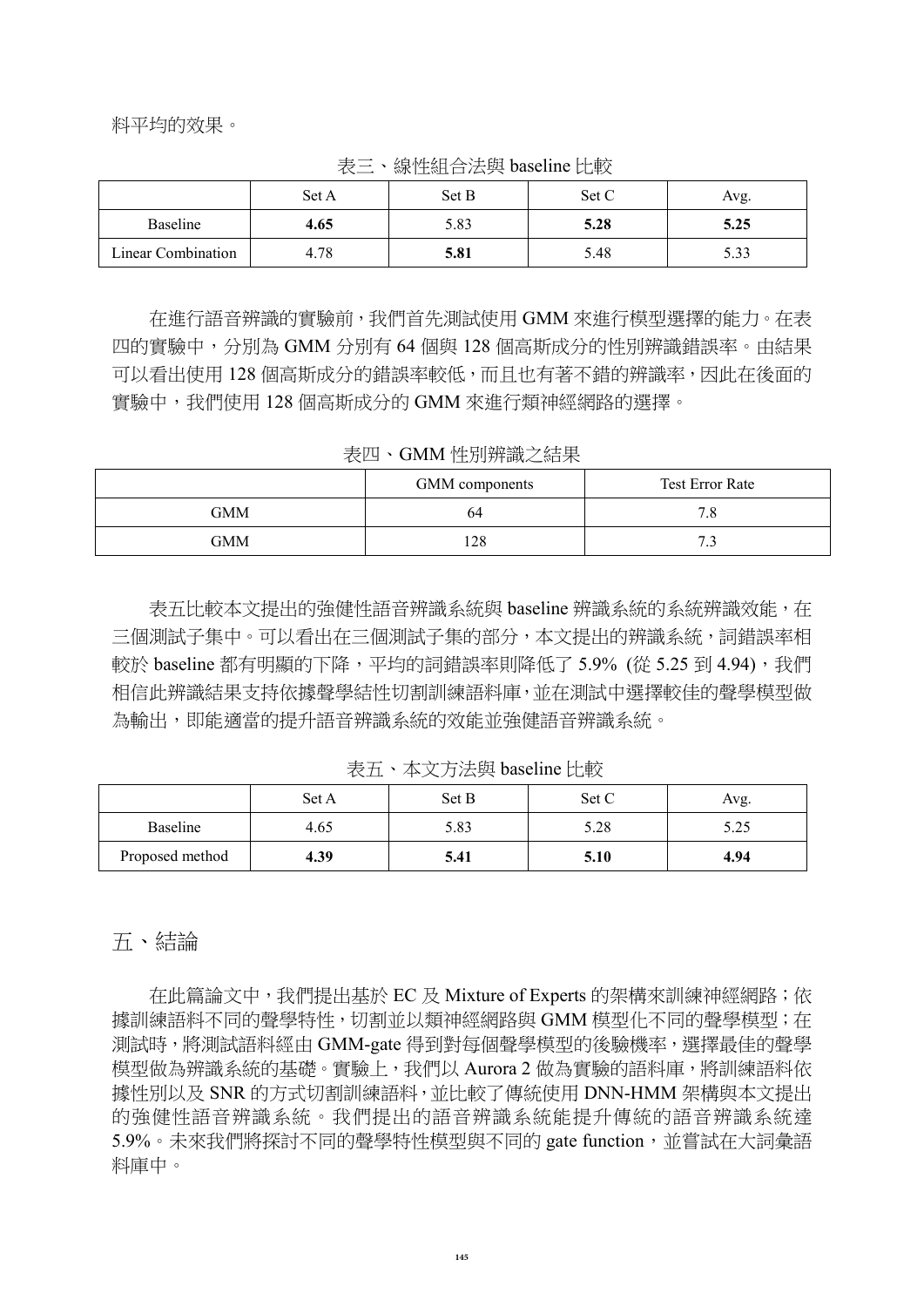參考文獻

- <span id="page-10-0"></span>[1] J. Gauvain and C.-H. Lee, "Maximum a posteriori estimation for multivariate Gaussian mixture observations of Markov chains," IEEE Transactions on Speech and Audio Processing, vol. 2, no. 2, pp. 291-298, Apr. 1994.
- <span id="page-10-1"></span>[2] M. J. F. Gales, "Maximum likelihood linear transformations for HMM-based speech recognition," Computer Speech and Language, vol. 12, no. 2, pp. 75-98, Apr. 1998.
- <span id="page-10-2"></span>[3] X. He and C. Wu, "Minimum classification error linear regression for acoustic model adaptation of continuous density HMMs," International Conference on Multimedia and Expo, vol. 1, pp. 397-400, July 2003.
- <span id="page-10-3"></span>[4] J. Neto, L. Almeida, M. Hochberg, C. Martins, L. Nunes, S. Renals and T. Robinson, "Speaker-adaptation for hybrid HMM-ANN continuous speech recognition system," In Proceedings of Eurospeech, pp. 18-21, Sep. 1995.
- [5] B. Li and K. C. Sim, "Comparison of discriminative input and output transformations for speaker adaptation in the hybrid NN/HMM systems," In Proceedings of Interspeech, pp. 526-529, 2010.
- <span id="page-10-4"></span>[6] B. Li and K. C. Sim, "On combining DNN and GMM with unsupervised speaker adaptation for robust automatic speech recognition," IEEE International Conference on Acoustics, Speech and Signal Processing, pp. 195-199, May 2014.
- <span id="page-10-5"></span>[7] Y. Tu, J. Du, Y. Xu, L. Dai, and C.-H. Lee, "Deep neural network based speech separation for robust speech recognition," in International Symposium on Chinese Spoken Language Processing, pp.532-536, Oct. 2014.
- <span id="page-10-6"></span>[8] L. Breiman, "Bagging predictors," Journal of Machine Learning, vol. 24, no. 2, pp. 123-140, Aug. 1996.
- <span id="page-10-7"></span>[9] R. E. Schapire, "The strength of weak learnability," Journal of Machine Learning, vol. 5, no. 2, pp. 197-227, Jun. 1990.
- <span id="page-10-8"></span>[10] Y. Tsao, X. Lu, P. Dixon, T.-y. Hu, S. Matsuda, and C. Hori, "Incorporating local information of the acoustic environments to MAP-based feature compensation and acoustic model adaptation," Computer Speech and Language, vol. 28, no. 3, pp. 709-726, May 2014.
- <span id="page-10-9"></span>[11] R. A. Jacobs, M. I. Jordan, S. J. Nowlan and G. E. Hinton, "Adaptive mixtures of local experts," Neural Computation, vol. 3, no. 1, pp. 79-87, Spring 1991.
- <span id="page-10-10"></span>[12] Y. Bengio, "Learning deep architectures for AI," Foundation and Trends in Machine Learning, vol. 2, pp. 1-127, 2009.
- <span id="page-10-11"></span>[13] D. Povey, S. M. Chu, B. Varadarajan, "Universal background model based speech recognition," IEEE International Conference on Acoustics, Speech, and Signal Processing, pp. 4561-4564, Mar. 2008.
- <span id="page-10-12"></span>[14] D. Povey, A. Ghoshal, G. Boulianne, L. Burget, O. Glembek, N. Goel, M. Hannemann, P. Motlicek, Y. Qian, P. Schwarz, J. Silovsky, G. Stemmer, and K. Vesely, "The Kaldi speech